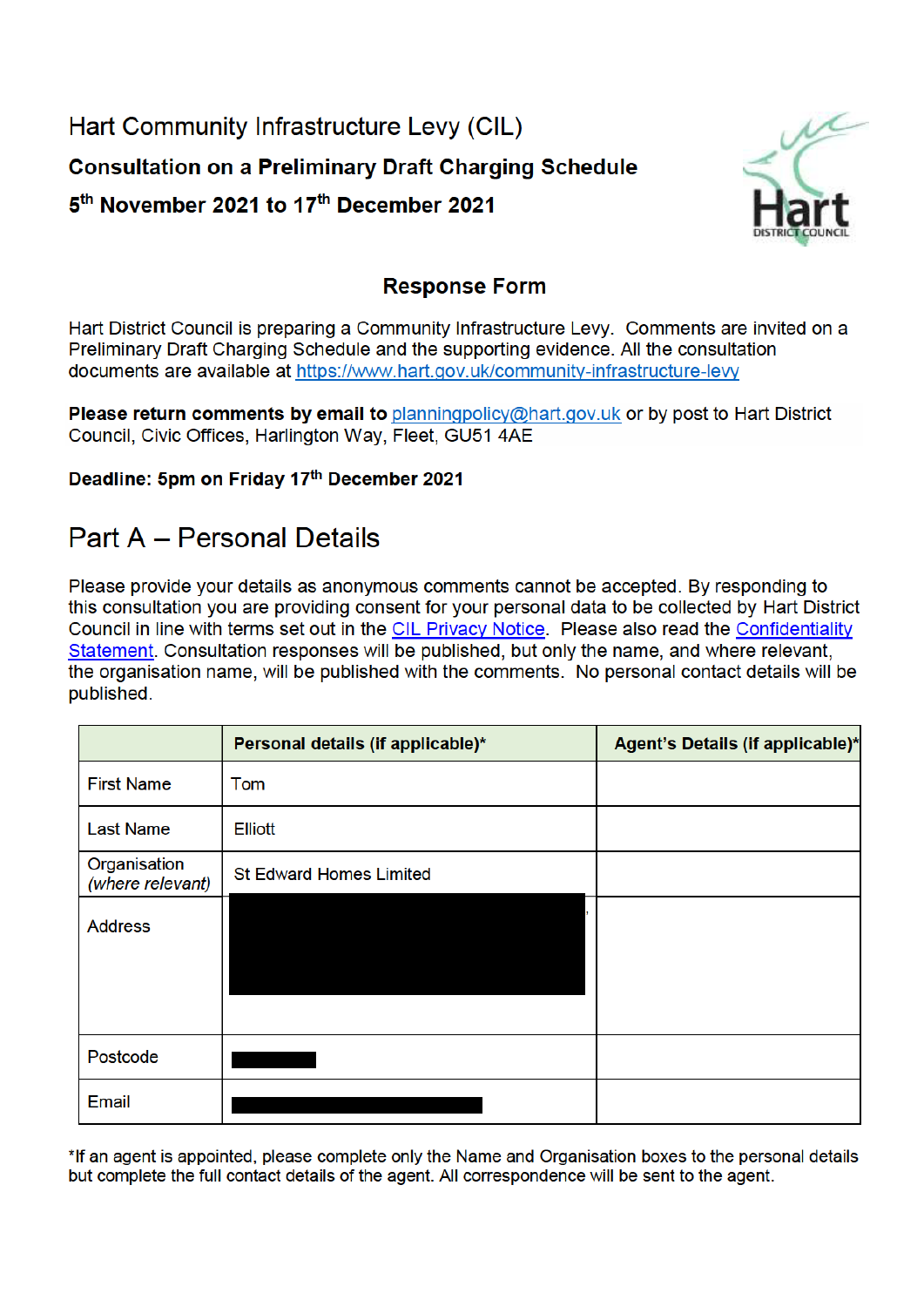# Part B – Representations

The Council is consulting on:

• Preliminary Draft Charging Schedule (setting out the proposed CIL rates)

You may also comment on the supporting evidence base:

- CIL Viability Assessment September 2021
- Hart Infrastructure Delivery Plan Update October 2021
- Infrastructure Funding Gap Assessment October 2021

#### **Your Comments**

Preliminary Draft Charging Schedule

St Edward Homes Limited (SEHL) are supportive of Hart District Council's (HDC) preparation of the CIL Preliminary Draft Charging Schedule and welcome this opportunity to provide comments.

Our focus has been our current masterplan development at Hartland Village, and we fully support the proposed zero rating for the development in the draft schedule.

As stated within the CIL Viability Assessment document Hartland Village is a brownfield site, which already has planning permission and has a Section 106 (S106) package in place.

SEHL agree that strategically important sites such as Hartland Village have already mitigated their impact through the existing S106 agreement and HDC are fully justified addressing the site separately within the CIL charging schedule.

This approach is supported by the Planning Practice Guidance which sets out at Ref: ID: 25-026-20190901 (https://www.gov.uk/guidance/community-infrastructurelevy)

*"Can authorities set different rates for strategic sites?*

*Differential rates for geographic zones can be used across a charging authority's area. Authorities may wish to align zonal rates for strategic development sites. Viability guidance sets out the importance of considering the specific circumstances of strategic sites"*

The guidance goes on to say:

*Charging authorities may want to consider how zonal rates can ensure that the levy compliments plan policies for strategic sites. This may include setting specific rates for strategic sites that reflect the land value uplift their development creates. Low or zero rates may be appropriate where plan policies require significant*